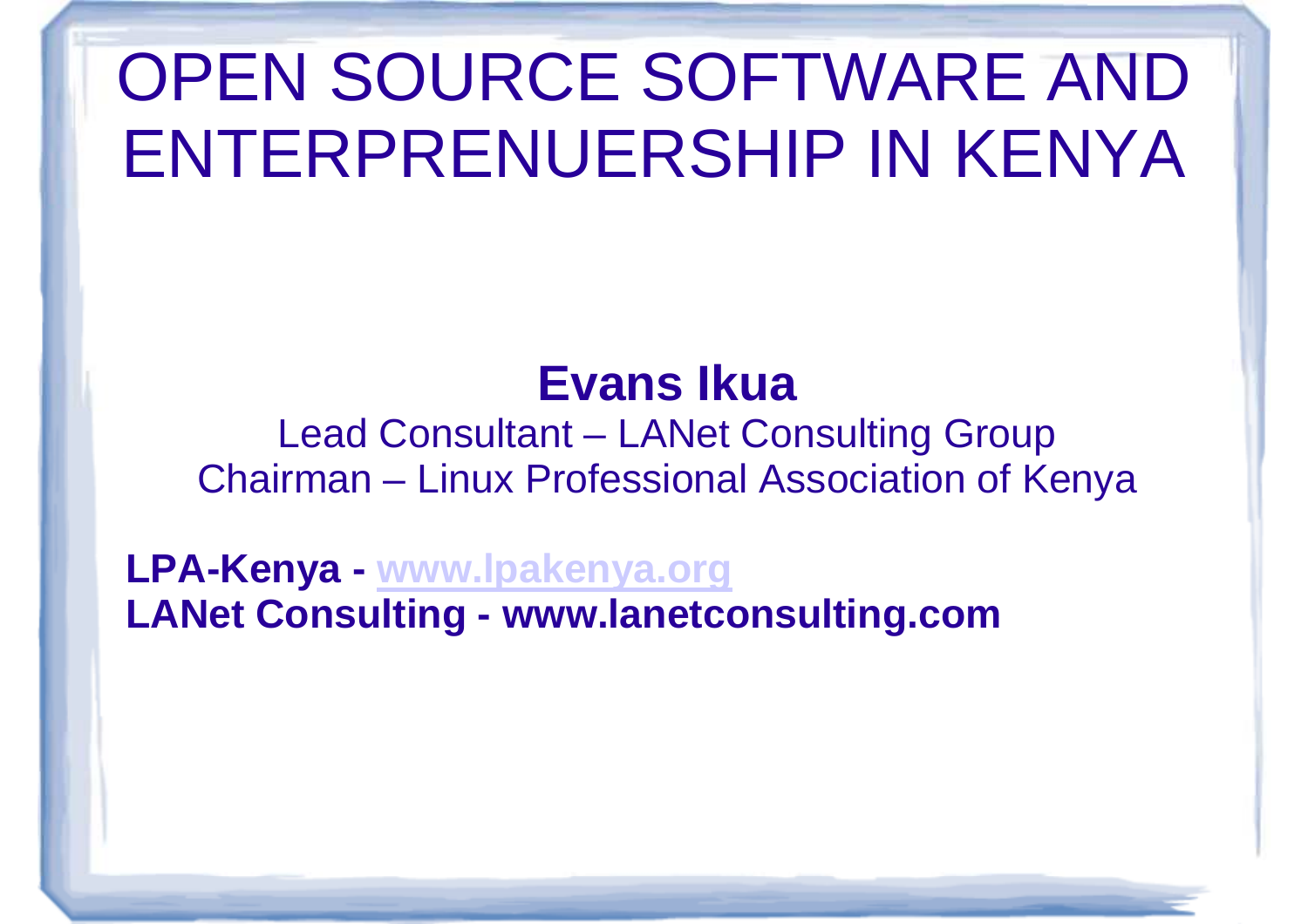# **Open Source Software**

Freedom to:

- Use
- Change (modify, develop and share the code)Share with your neighbour

Community software development modelSoftware as a service rather than license fees:

- $\bullet$ **• Installation and Configuration**
- $\bullet$ Support
- $\bullet$ Development and Customization
- $\bullet$ • Training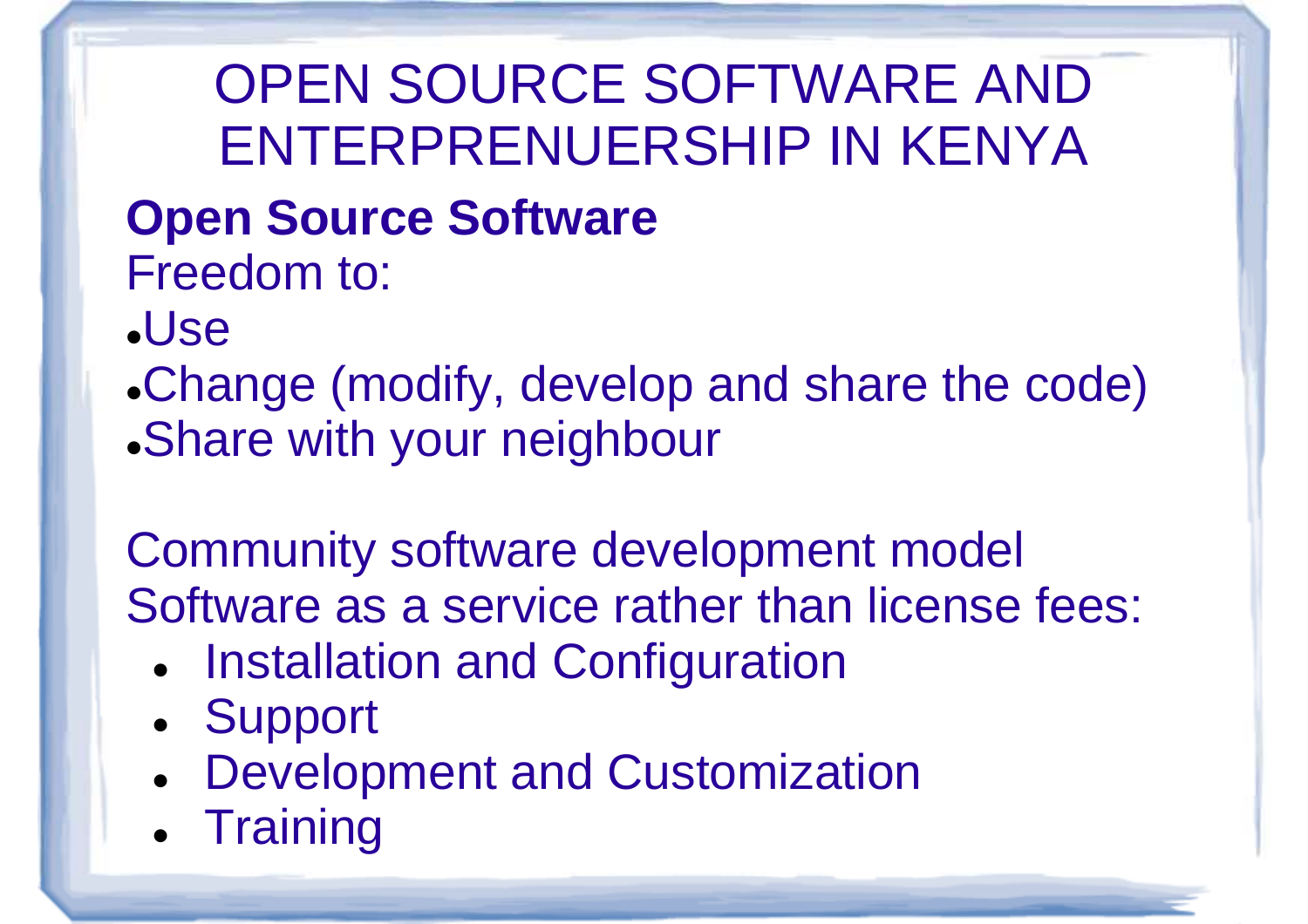#### **Benefits of OSS**

- Lower Total Cost of Ownership
- Education
- Security
- Quicker Bug fixes
- Faster release cycle
- Wider support base
- No vendor lock-in
- **.Innovation**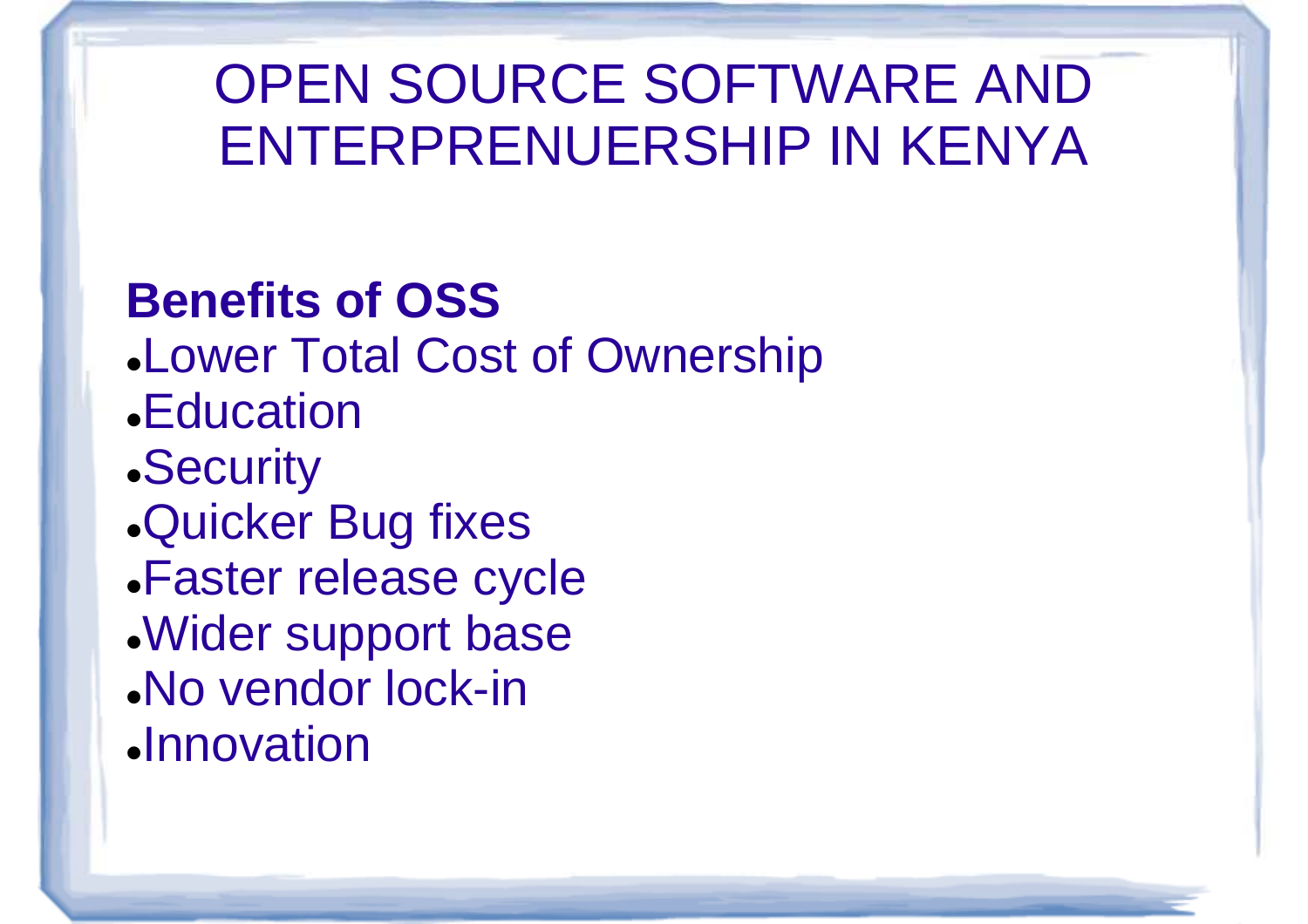#### **OSS and Entrepreneurship**

 Software for just about anything Businesses and Organizations are looking for IT solutions, and IT budgets are shrinking Opportunities abound for enterprising IT graduates to learn the software and customize it for organizations

Think work, rather than jobs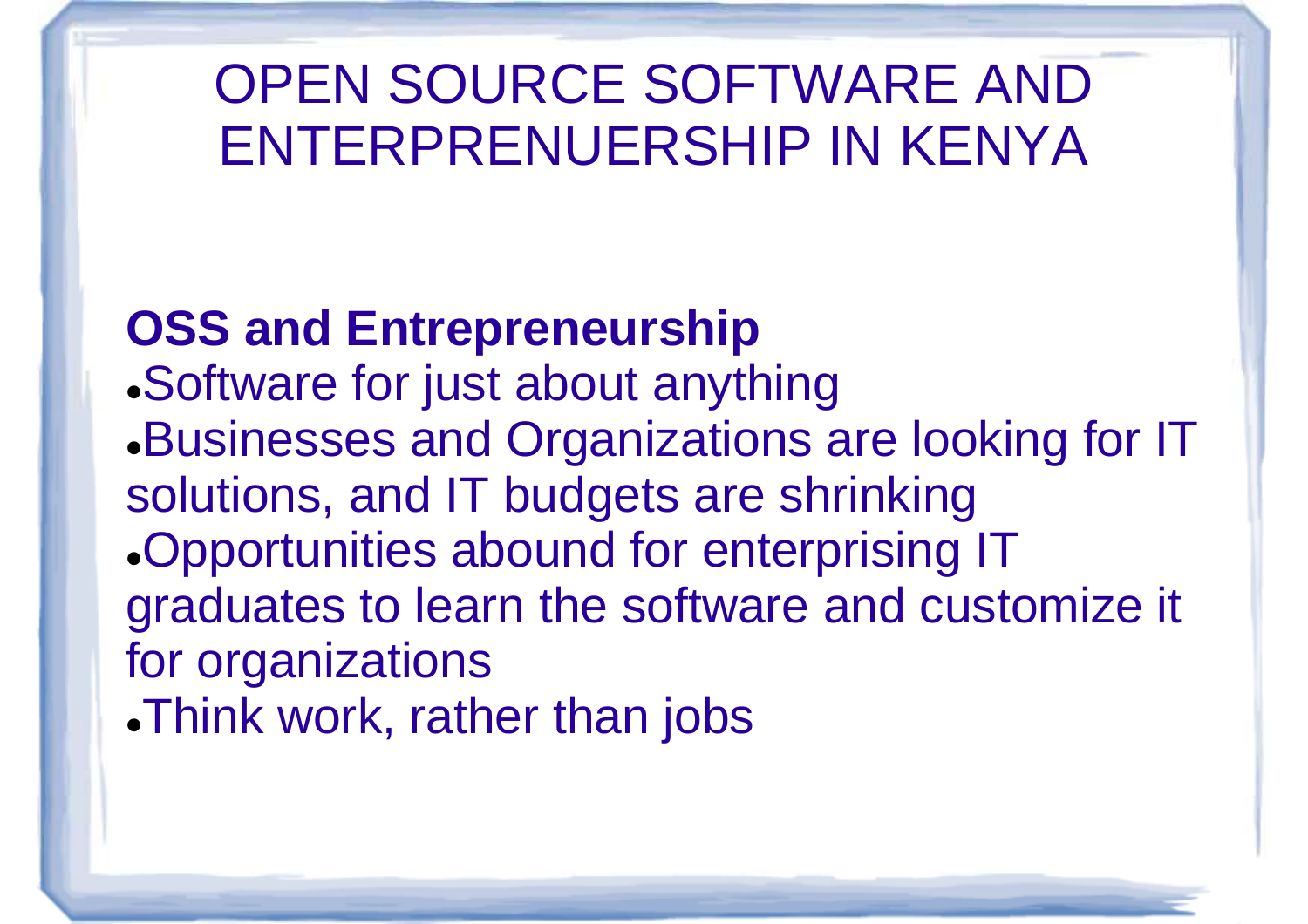### **Solutions in Demand**

- Enterprise Resource Planning (ERP) eg Compiere
- Content Management Systems eg Joomla
- Network Security Management Systems eg OSSIM
- Knowledge Management Systems eg OpenKM
- Mail Servers Sendmail
- Collaboration and Project Management –- eGroupware
- Desktop Solutions Ubuntu, SUSE, OpenOffice
- Webservers Apache
- Web development Python, PHP, MySQL, PostgreSQL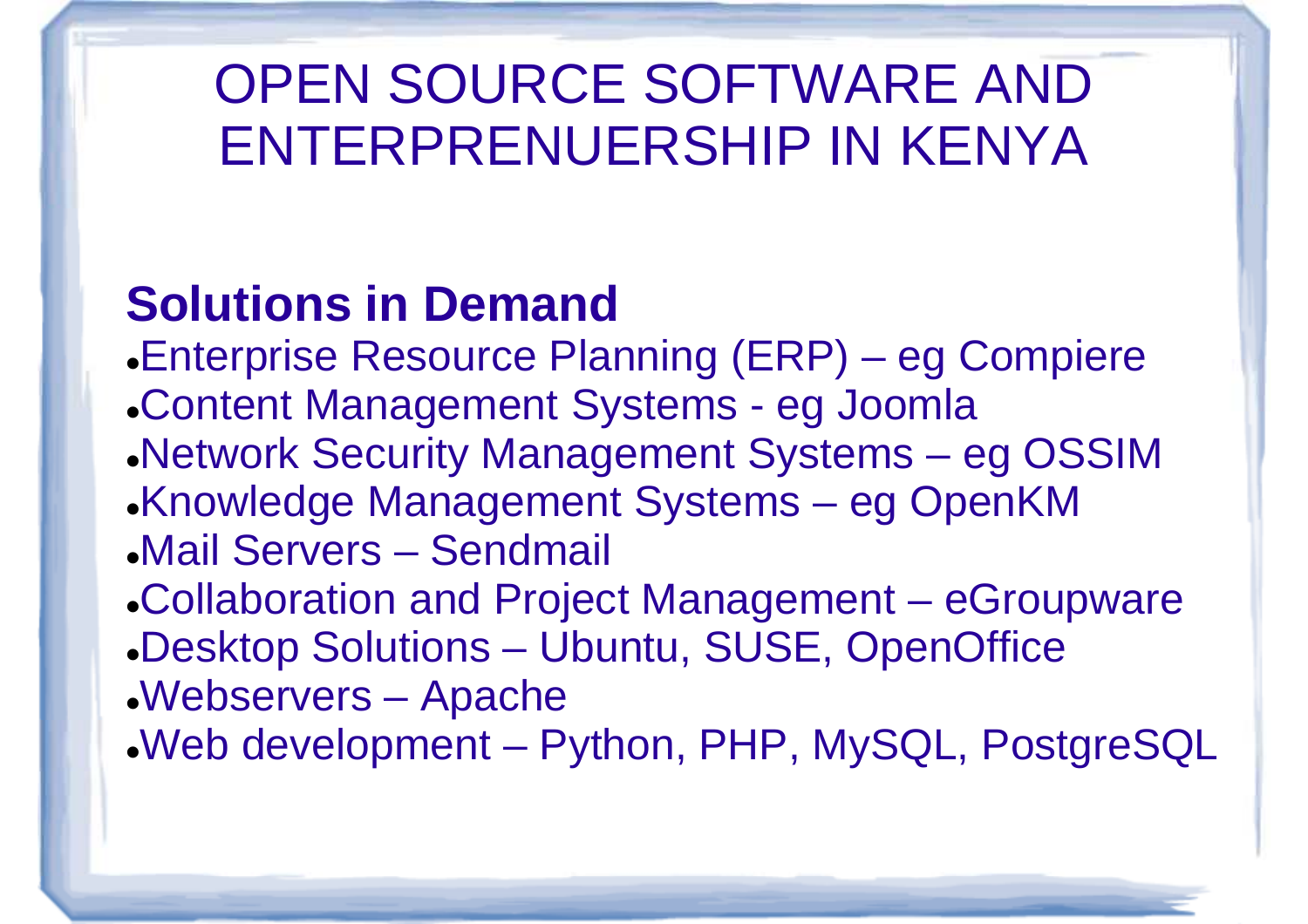#### **Way Forward**

Education Institutions should encourage the use of Open Source tools in their syllabus

 Students should endeavour to learn Open Soure toolsand solutions

 Graduates should be encouraged and trained on business skills so that focus can shift to work, not jobs $\frac{\mathsf{act@innovation}}{\mathsf{Enc@ann}}$  Project by InWent – encourage and train FOSS SMEs on business skills, and capacity building in Linux admin skills and certification